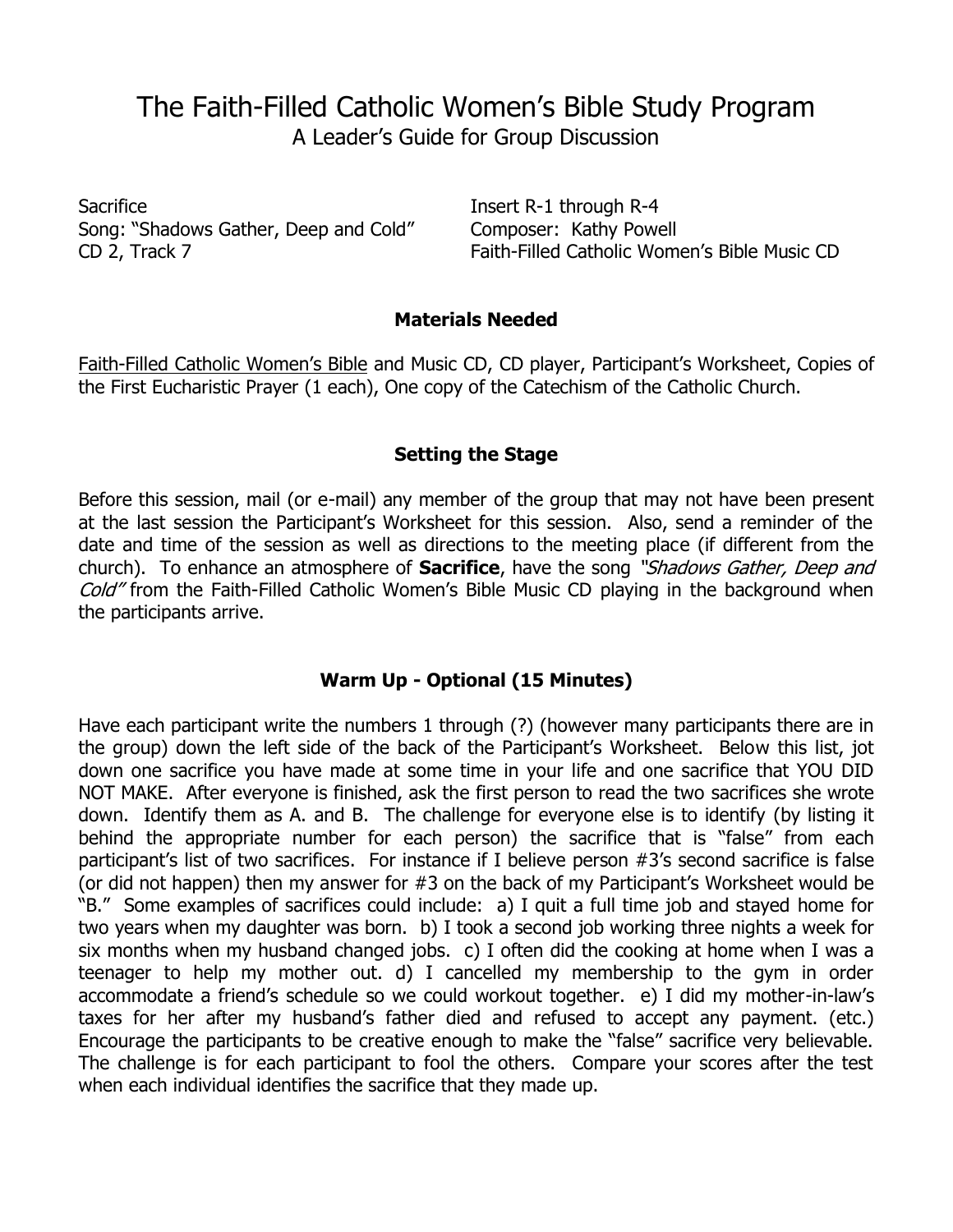# **Opening Discussion (15 minutes)**

Have the participants discuss the following questions: What do you remember about the role of sacrifice in the Old Testament? Why were sacrifices so important to the Hebrew people? After brief discussion, read the **Plan and Purpose** article on insert page R-1. Then, have each participant share her answers to the following questions: What sacrifices do you make routinely in life? Who do you think these sacrifices are for? Do you often think about everyday sacrifices you make in the context of your faith?

### **Spiritual Awakening - Opening Prayer**

Pray together the **Prayer** at the top of insert page R-2.

### **Spiritual Awakening - Recognizing (10 minutes)**

Ask for volunteers to read aloud each of the passages in the **Recognizing** section of **Spiritual Awakening** on insert page R-2. Remind the participants that each reader will pause for a few seconds of silence after each passage to allow anyone to offer any spontaneous thought, prayer, praise or thanksgiving that this Scripture might inspire.

# **Spiritual Awakening - Reflecting (15 minutes)**

Read **Genesis 22:1-19 (Page 34 OT)**. Then, ask the participants to share their answers to these questions: How important is sacrificing in defining your relationship with God? If you made a list of things most important in your life, where would God fall on that list? Why is it so difficult sometimes to answer God's call to have faith in the circumstances in our lives?

# **Spiritual Awakening - Reflecting (15 minutes)**

Prayerfully read the First Eucharistic Prayer. Pause after each line and/or paragraph to discuss what you think the words mean. Then, read this paragraph (#1419) from the Catechism of the Catholic Church:

#### **Having passed from this world to the Father, Christ gives us in the Eucharist the pledge of glory with him. Participation in the Holy Sacrifice identifies us with his Heart, sustains our strength along the pilgrimage of this life, makes us long for eternal life, and unites us even now to the Church in heaven, the Blessed Virgin Mary, and all the saints.**

Ask: How are you united with Christ's perfect sacrifice at Mass? How does attending Mass affect your life?